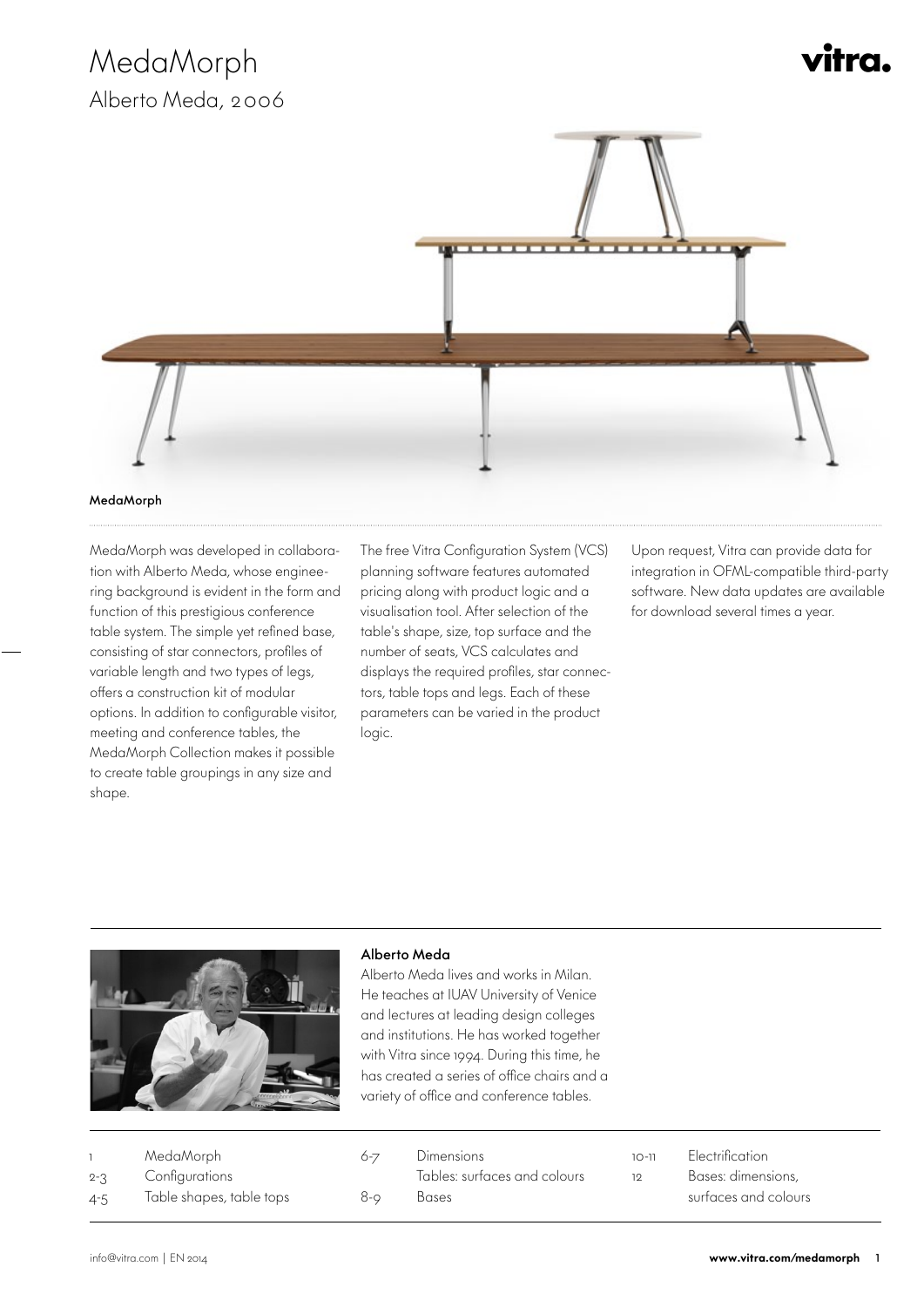### ritra.



Round visitor table, Ø 120 cm, seats 4, chairs: Softshell Chair



Rectangular meeting table, 240 x 90 cm, seats 6, chairs: HAL Ply Wood



Round conference table, Ø 140 cm, seats 4-6, chairs: MedaSlim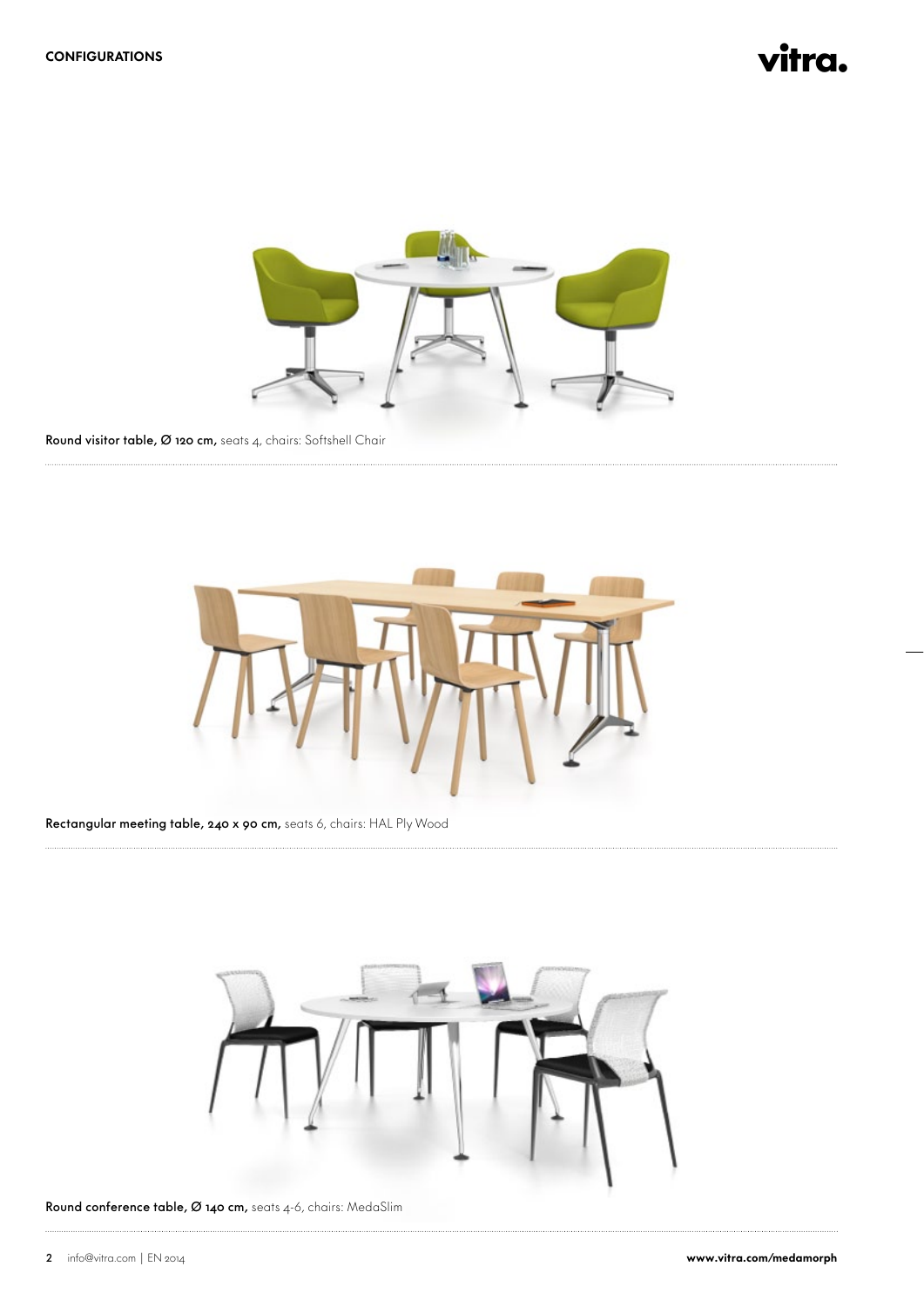

Boat-shaped conference table, 200 x 100 cm, seats 6, chairs: ID Trim

 $\ddotsc$ 

J.



Boat-shaped conference table, 380 x 130 cm, seats 10, chairs: AC 4 Conference



. . . . . . . . . . . . . . . . .

Freeform triangular table, especially suited for video conferences, seats 6-9, chairs: Meda Conference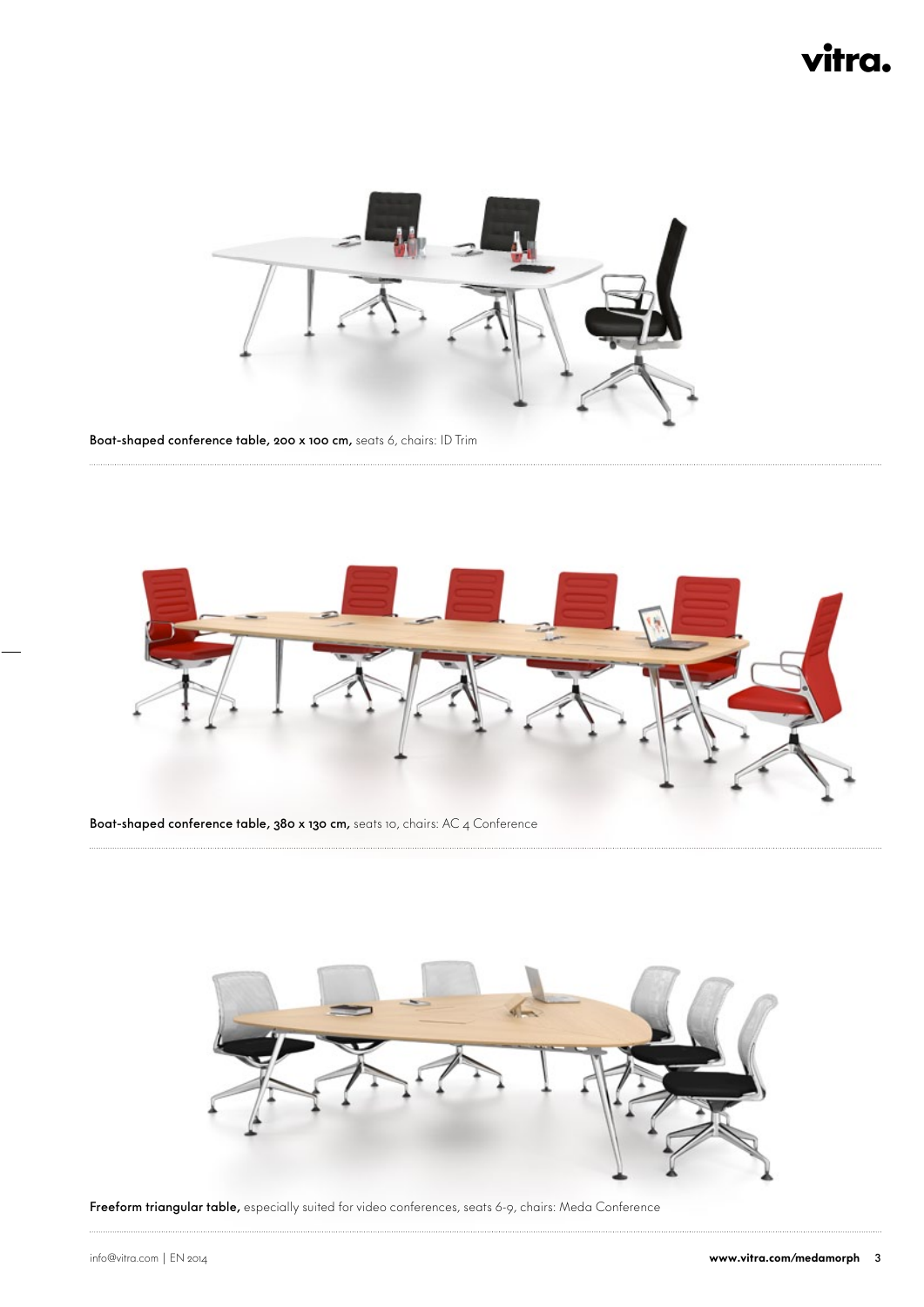

#### Boat-shaped tables

................................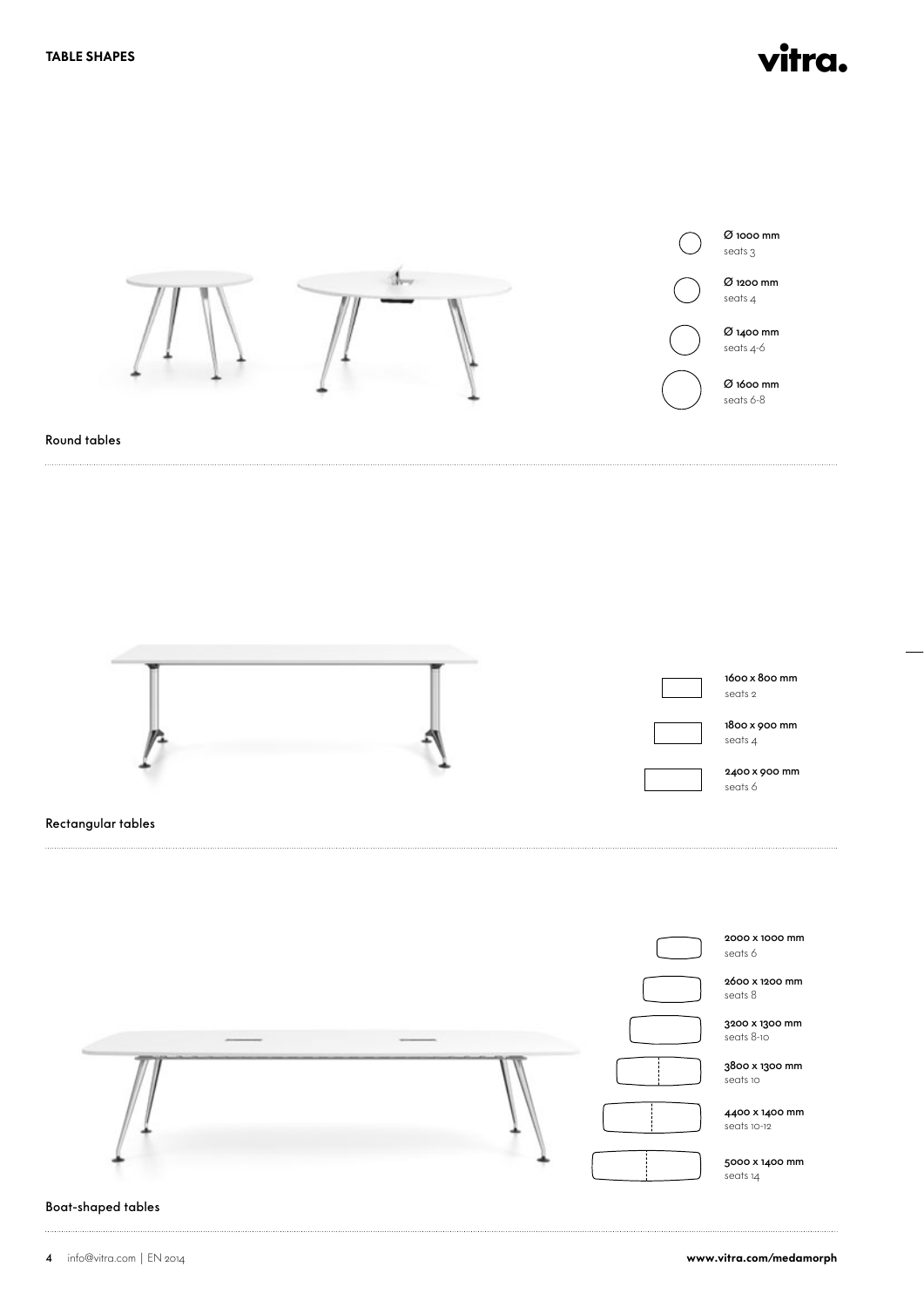# ritra.



#### MedaMorph: any shape, any size

In addition to the standard configurations, the flexible base system of MedaMorph makes it possible to create tables of any shape or size. For customer-specific table units, the following planning criteria are required:

- room size, possibly including plan
- desired table shape and size
- table top surface
- number of seats
- number of power and data connections
- type of electrification: table-top unit, under-table unit

#### TABLE SURFACES



Melamine top in soft light with ABS edge, table thickness 25 mm.





#### Oak, walnut or maple veneer top

with real wood edge, table thickness 25 mm. Other wood veneers available upon request.





#### Powder-coated MDF top in soft white

with 15 mm chamfered edge, table thickness 25 mm.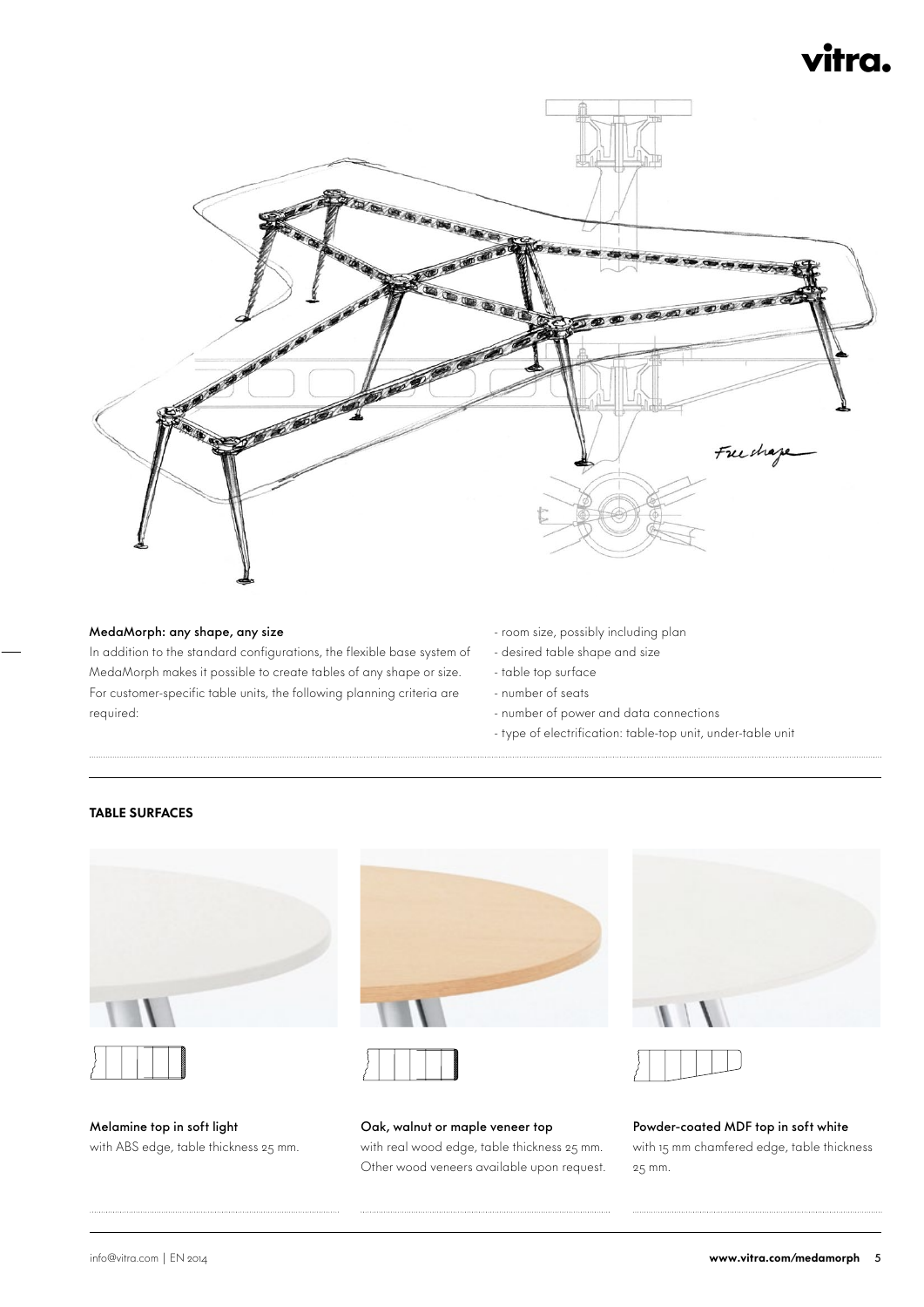#### DIMENSIONS

# vitra.



#### Round tables



#### Rectangular tables



#### Boat-shaped tables

. . . .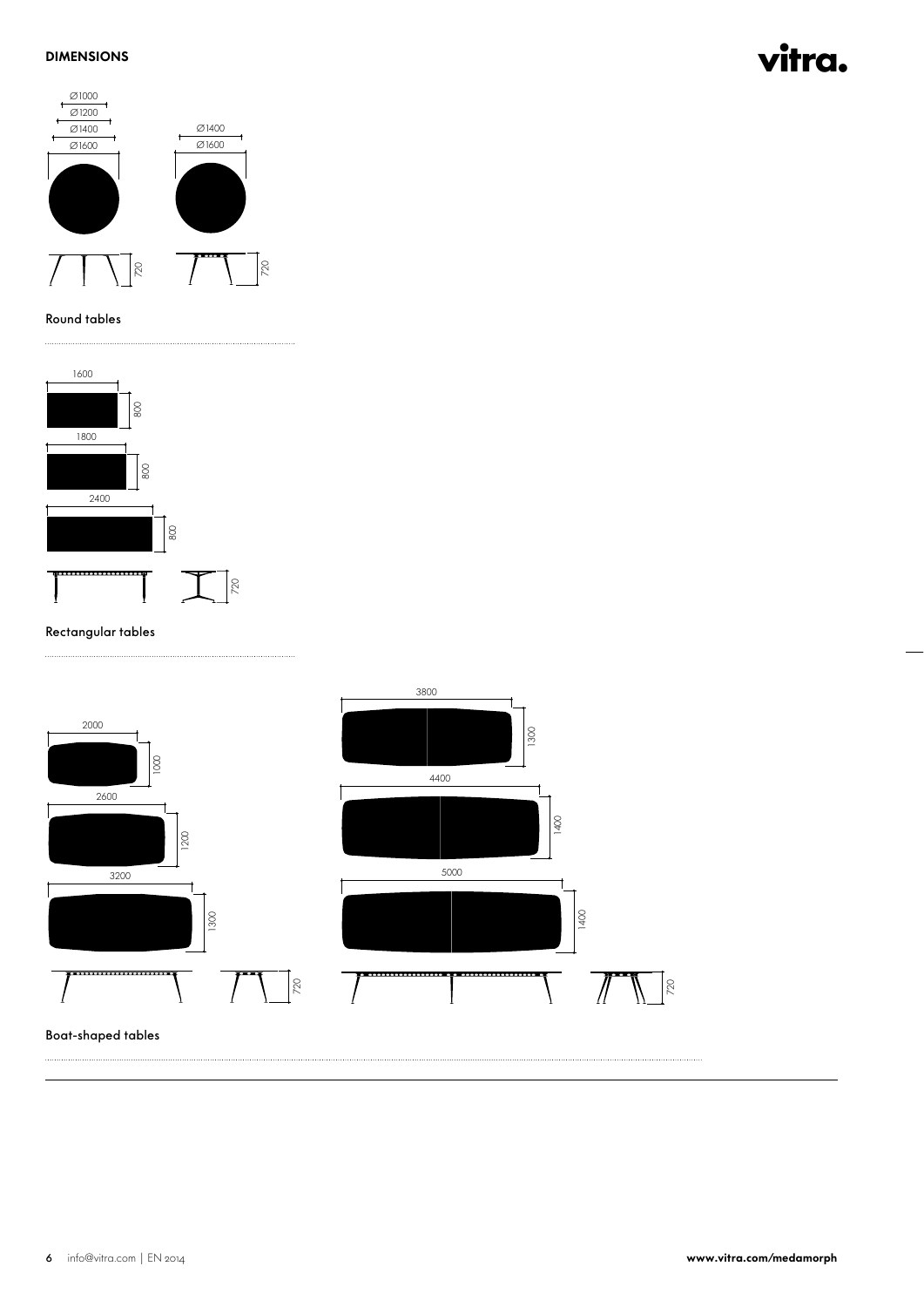#### SURFACES AND COLOURS

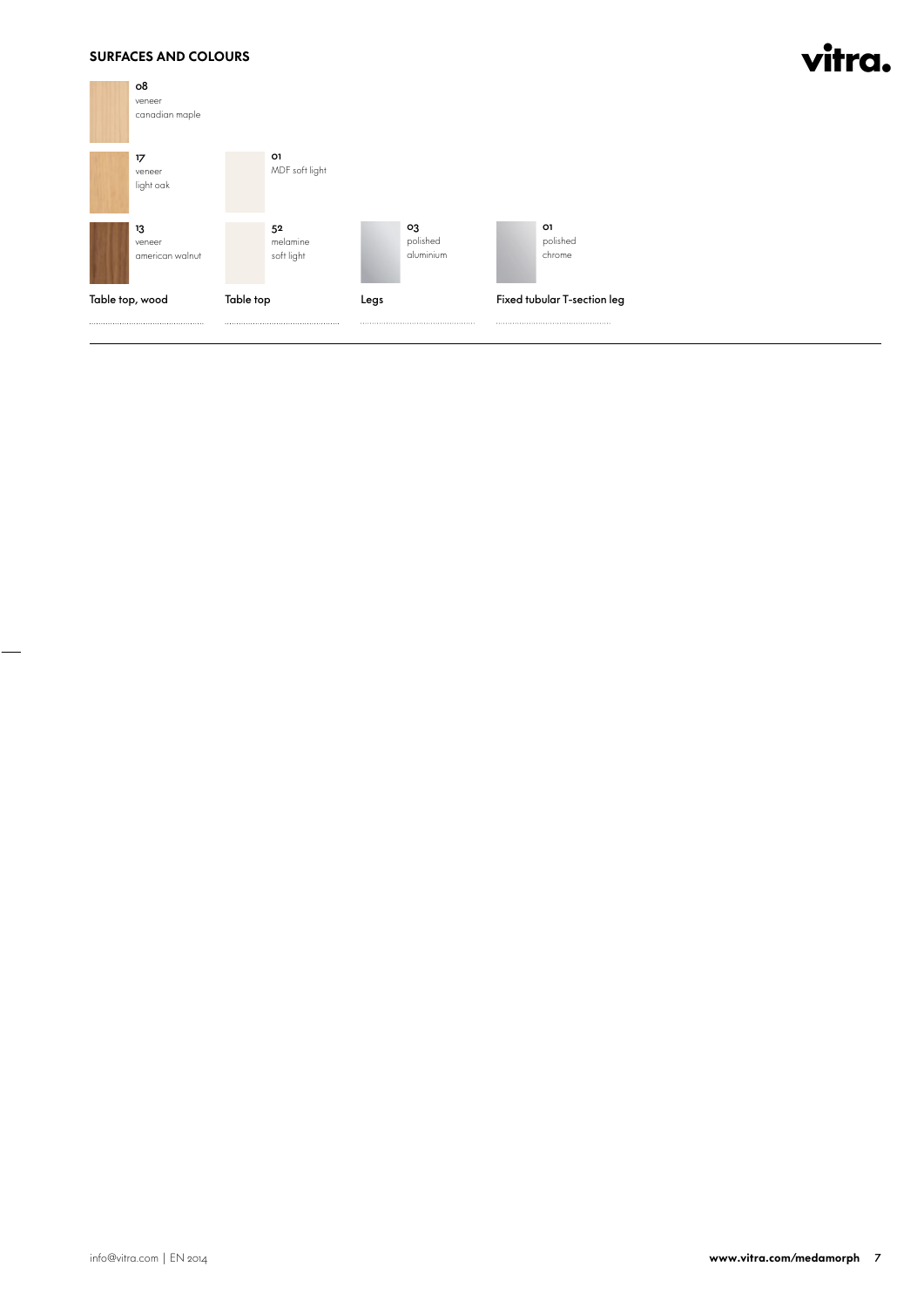

#### System legs with star connectors and profiles

 $\cdots$ 



#### Freeform table, system legs with star connectors and profiles

 $\ddotsc$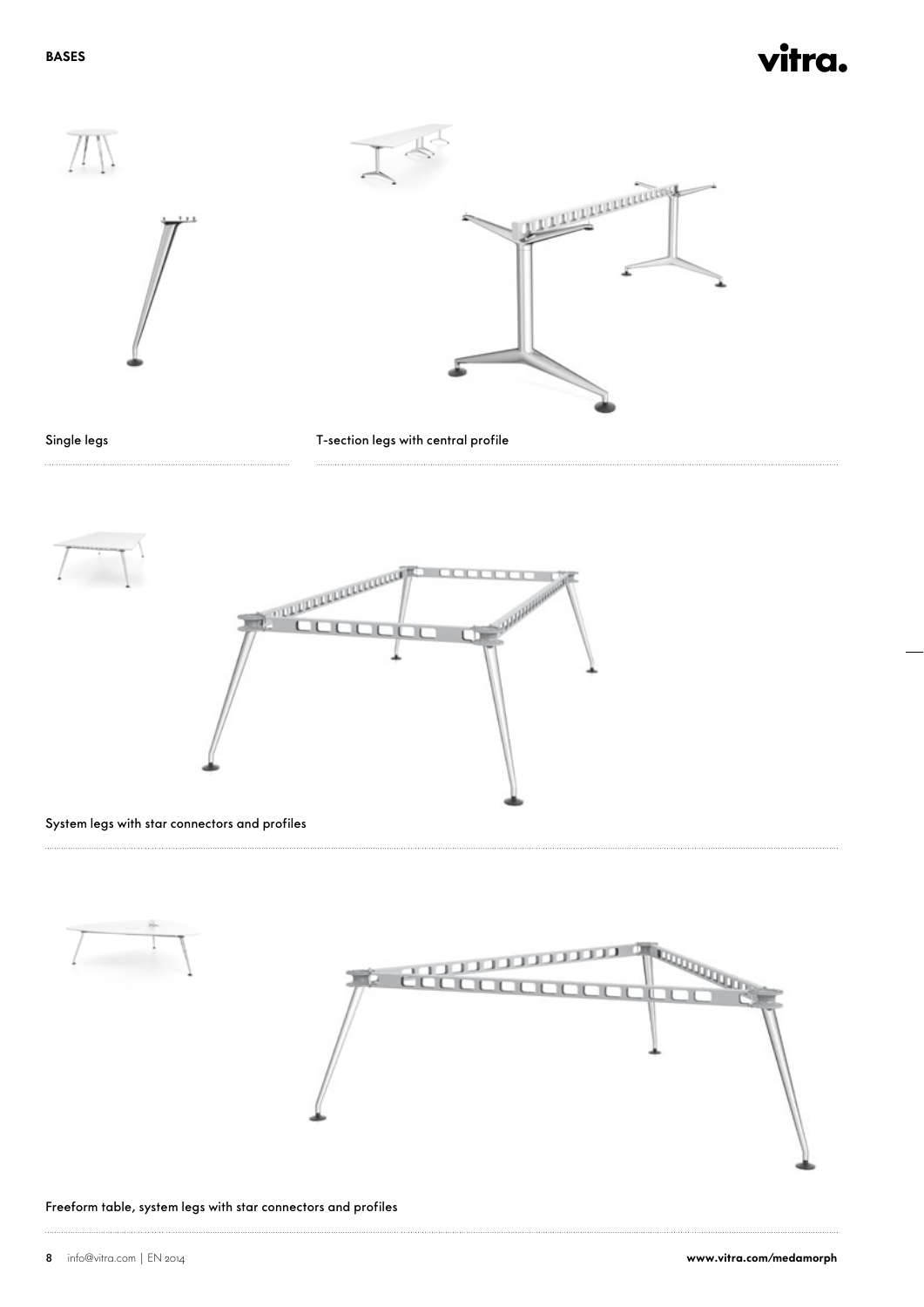

Freeform table, system legs with star connectors and profiles





Freeform table, system legs with star connectors and profiles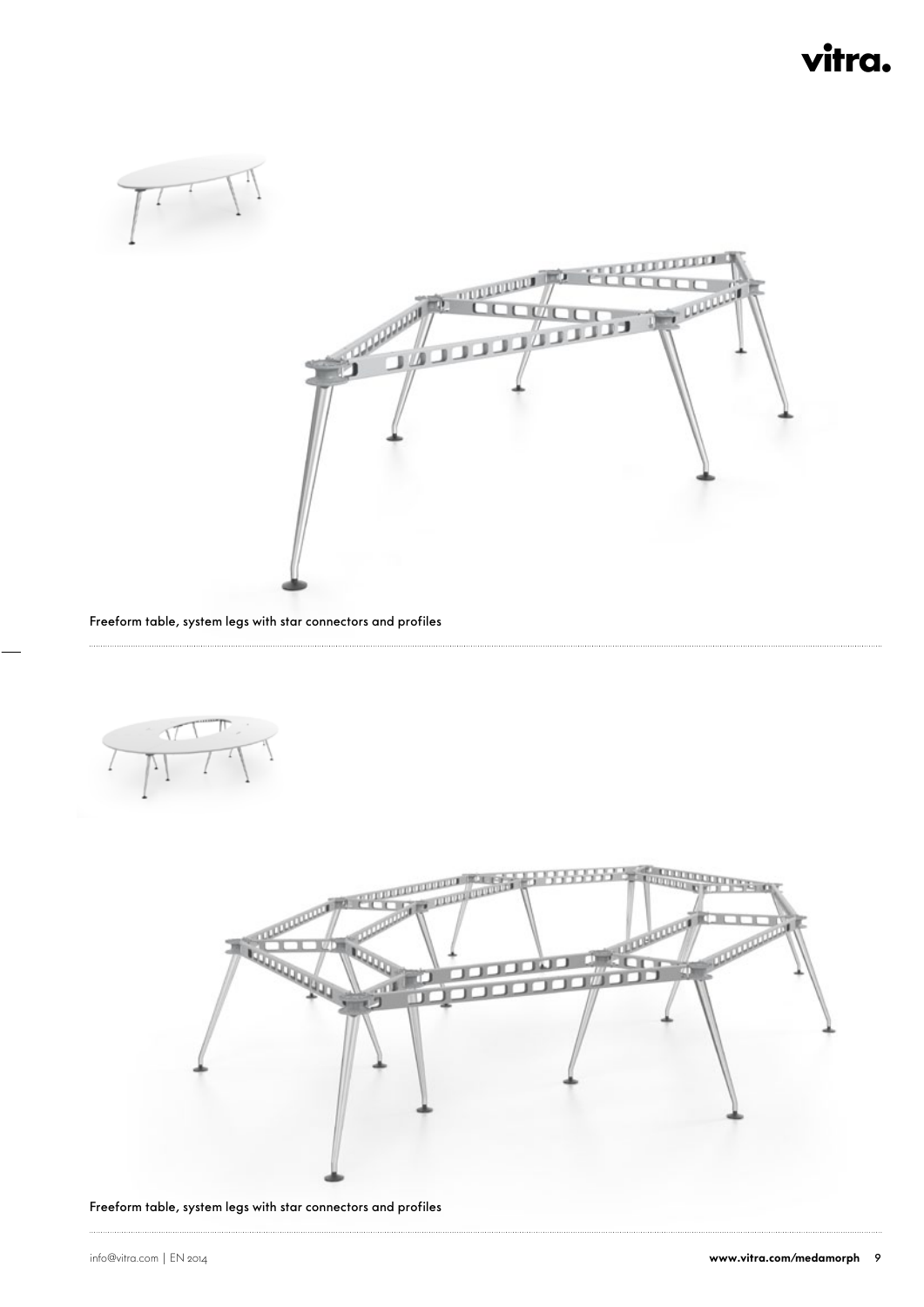

Aletta Electrification flap for powder-coated or veneer table tops



Current Rotax Built-in outlet suitable for all table tops



Flap Electrification flap for melamine table tops

 $\ldots$ 



Tens Turn Built-in outlet suitable for all table tops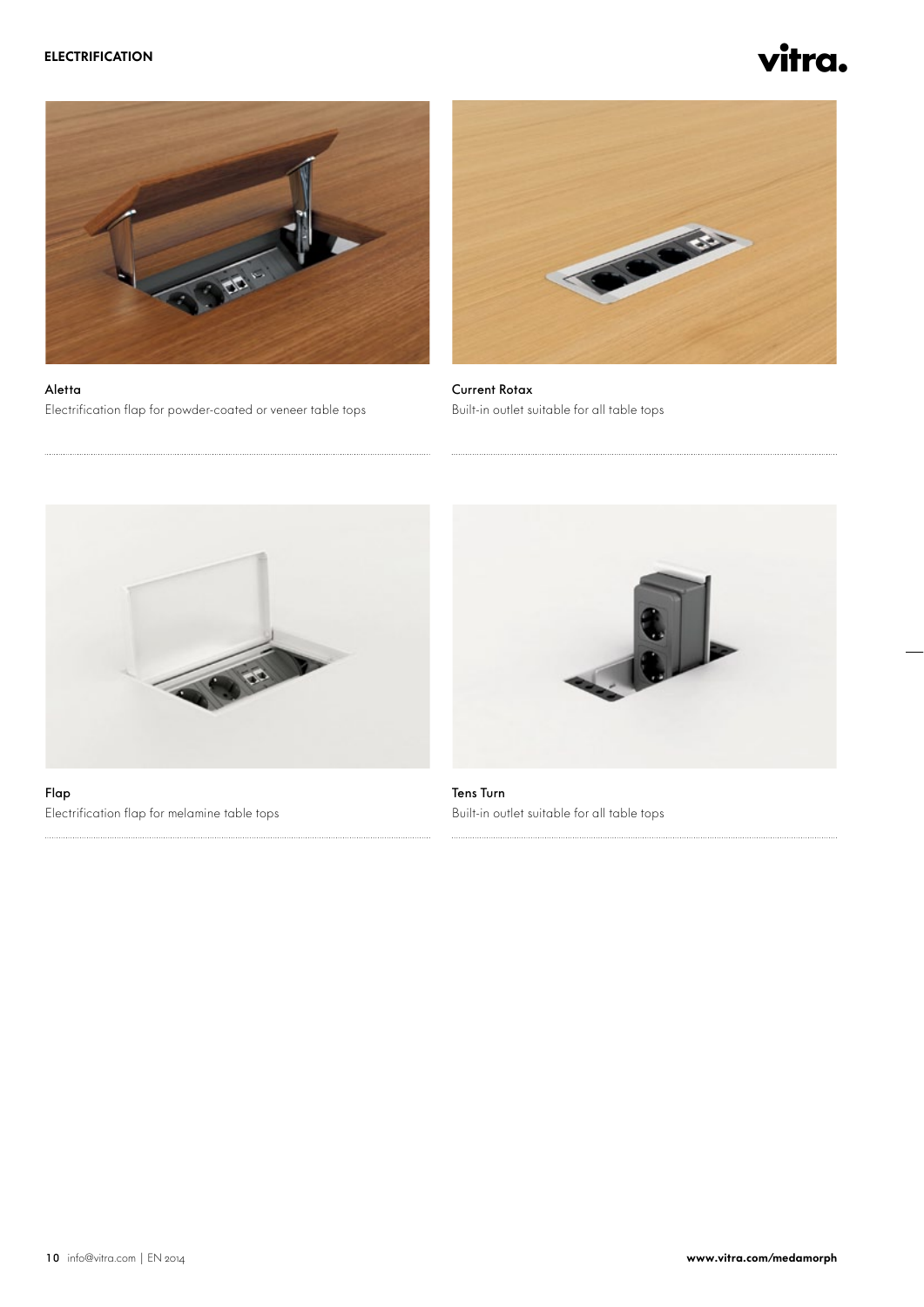

- 5 Tens More outlet
- Cable basket

For further information regarding electrification or customer-specific solutions, please contact

\* Please observe local electrical regulations!





#### Cable channel Cable clip